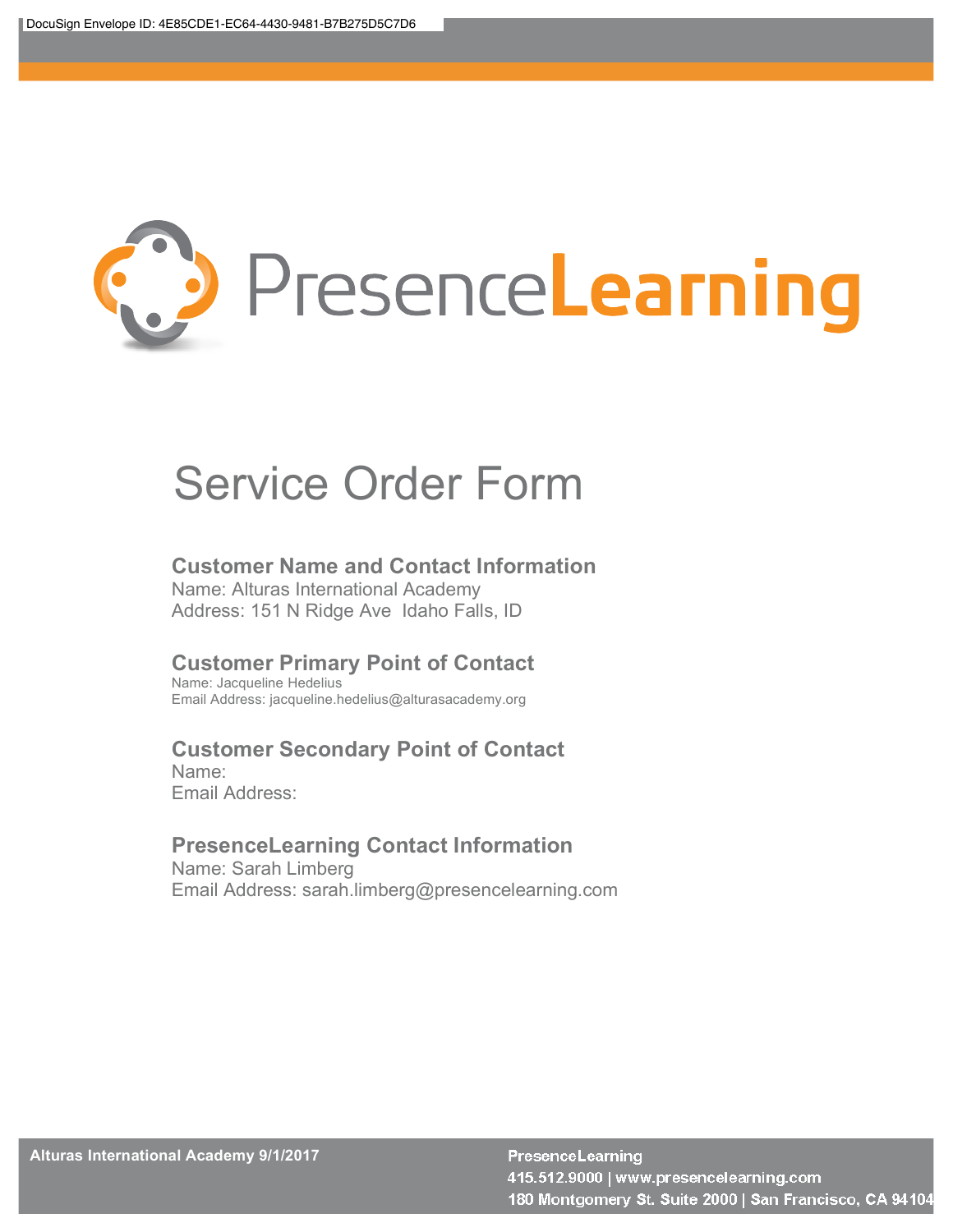## PresenceLearning Service Order

Services

| <b>Service</b>      | <b>Student Quantity</b> | <b>Price per Service</b> |
|---------------------|-------------------------|--------------------------|
| <b>SLP Services</b> | 10                      | \$80.90                  |
| <b>OT Services</b>  |                         | \$80.90                  |
| <b>BMH Services</b> |                         | \$75.00                  |
| Setup Fee           | 12                      | \$100.00                 |

#### Assessments

| Service                             | <b>Student Quantity</b> | Price per Service |
|-------------------------------------|-------------------------|-------------------|
| <b>SLP Assessment</b>               | 0                       | \$375.00          |
| <b>IOT Assessment</b>               | 0                       | \$375.00          |
| <b>BMH Assessment</b>               | 0                       | \$500.00          |
| Assessment Bilingual SLP/OT         | 0                       | \$500.00          |
| Screenings by SLP                   | 0                       | \$55.90           |
| Screenings by OT                    | 0                       | \$55.90           |
| Screenings by MHP                   | 0                       | \$55.90           |
| Screenings by SLP BI                | 0                       | \$100.90          |
| Evaluation Review of Records by SLP | 0                       | \$357.90          |
| Evaluation Review of Records by OT  | 0                       | \$357.90          |
| Evaluation Review of Records by BMH |                         | \$357.90          |

#### Psychoeducational Assessments

| <b>Service</b>                               | <b>Student Quantity</b> | <b>Price per Service</b> |
|----------------------------------------------|-------------------------|--------------------------|
| <b>Evaluation Coordination and Reporting</b> | 0                       | \$200.90                 |
| Review of Records by School Psychologist     | 0                       | \$200.90                 |
| <b>Cognitive Selected Index</b>              | 0                       | \$100.90                 |
| Neuro Processing Selected Index              | 0                       | \$100.90                 |
| Achievement Selected Index                   | 0                       | \$100.90                 |
| Rating Scale Assessment                      | 0                       | \$115.90                 |
| <b>Classroom Observation</b>                 | 0                       | \$75.90                  |
| <b>Achievement Standard Battery</b>          | 0                       | \$200.90                 |
| <b>Cognitive Standard Battery</b>            | 0                       | \$200.90                 |
| Additional Assessment by School Psychologist | 0                       | \$200.90                 |
| <b>Standard Neuro Processing Battery</b>     | 0                       | \$200.90                 |
| <b>Additional Requested Meetings</b>         | 0                       | \$100.90                 |
| School Psych Consultation                    | 0                       | \$75.00                  |

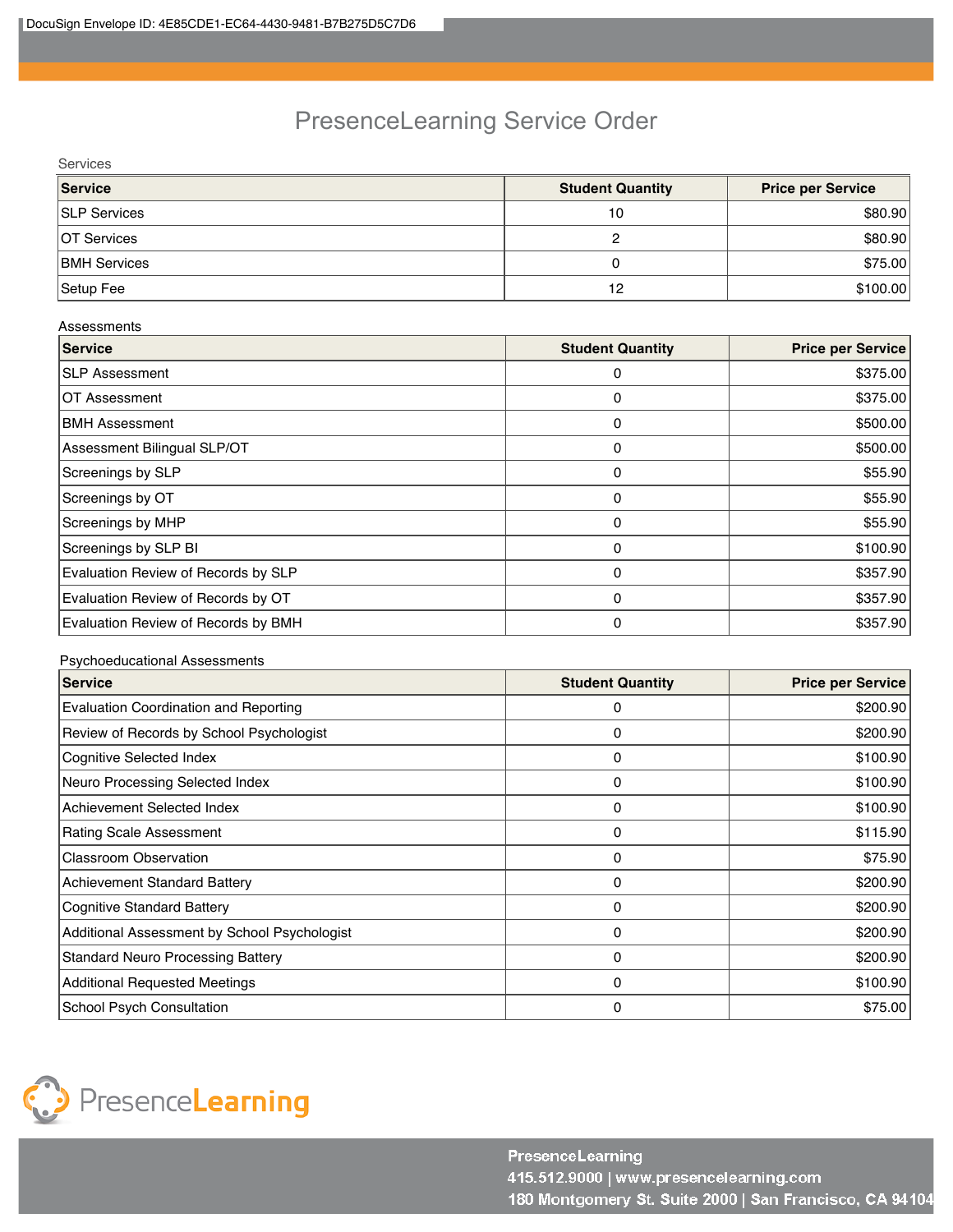## PresenceLearning Service Order

| <b>Contracted Students</b>                               | 12     |
|----------------------------------------------------------|--------|
| <b>Assessment Commitment</b>                             |        |
| <b>Psychoeducational Assessment</b><br><b>Commitment</b> | \$0.00 |

| <b>Monthly Commitment</b>  | \$1,698,06 | 25 hours at \$75.00 |
|----------------------------|------------|---------------------|
| <b>December Commitment</b> | \$1,359.12 | 17 hours at \$75.00 |

\*This is the monthly minimum amount you will be invoiced during the contracted period. Minimum is waived for October, December, and March

| <b>Document Camera</b> | \$85.00 (each)                        |  |
|------------------------|---------------------------------------|--|
| Term                   | October 2, 2017 through June 30, 2018 |  |



**Alturas International Academy 9/1/2017**